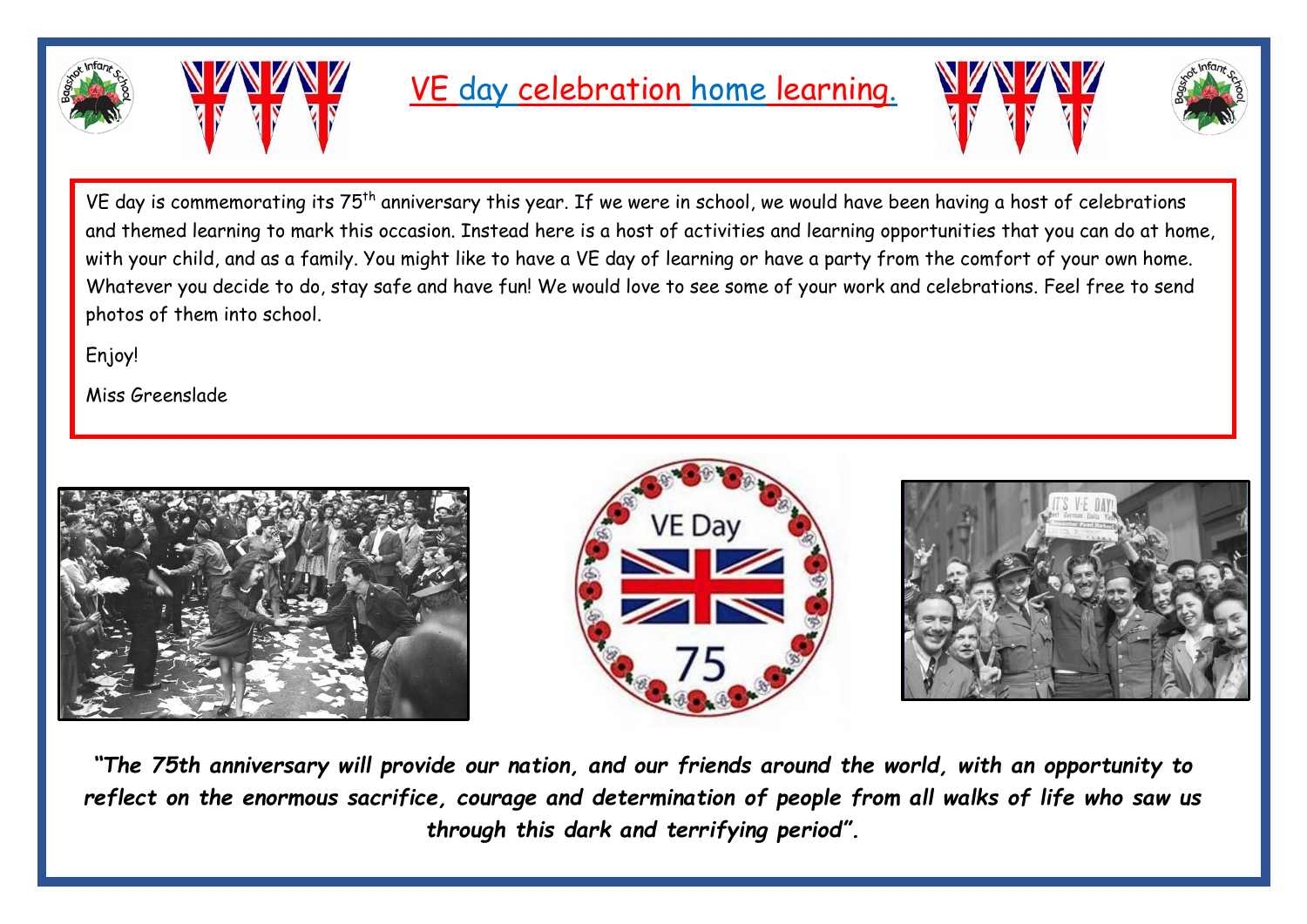Roll out the barrel, We'll have a barrel of fun Roll out the barrel

> We've got the blues on the run, Zing boom tararrel,

Ring out a song of good cheer, Now's the time to roll the barrel, For the gang's all here

Da-da-da-da, da-da-da-da

## **LAMBETH WALK**

Any time you're Lambeth way Any evening, any day. You'll find us all, Doing the Lambeth Walk - oi!

> Every little Lambeth gal, With her little Lambeth pal. You'll find 'em all Doin' the Lambeth Walk - oi!



Everything free and easy, Do as you darn well pleasy. Why don't you make your way there Go there, stay there.

Once you get down Lambeth way Every evening, every day, You'll find yourself Doin' the Lambeth Walk - oi!





*"people all around the country took part in the parties, singing and dancing".*



## **WHITE CLIFFS OF DOVER**

There'll be bluebirds over, The white cliffs of Dover, Tomorrow, just you wait and see.

There'll be love and laughter, And peace ever after, Tomorrow when the world is free.

The shepherd will tend his sheep, The valley will bloom again. And Jimmy will go to sleep, In his own little room again.

There'll be blue birds over, The white cliffs of Dover, Tomorrow, just you wait and see.



We'll meet again Don't know where, Don't know when But I know we'll meet again some sunny day Keep smiling through, Just like you always do Till the blue skies drive the dark clouds far away.

So will you please say "Hello" To the folks that I know Tell them I won't be long They'll be happy to know That as you saw me go I was singing this song

We'll meet again, Don't know where, Don't know when But I know we'll meet again some sunny day.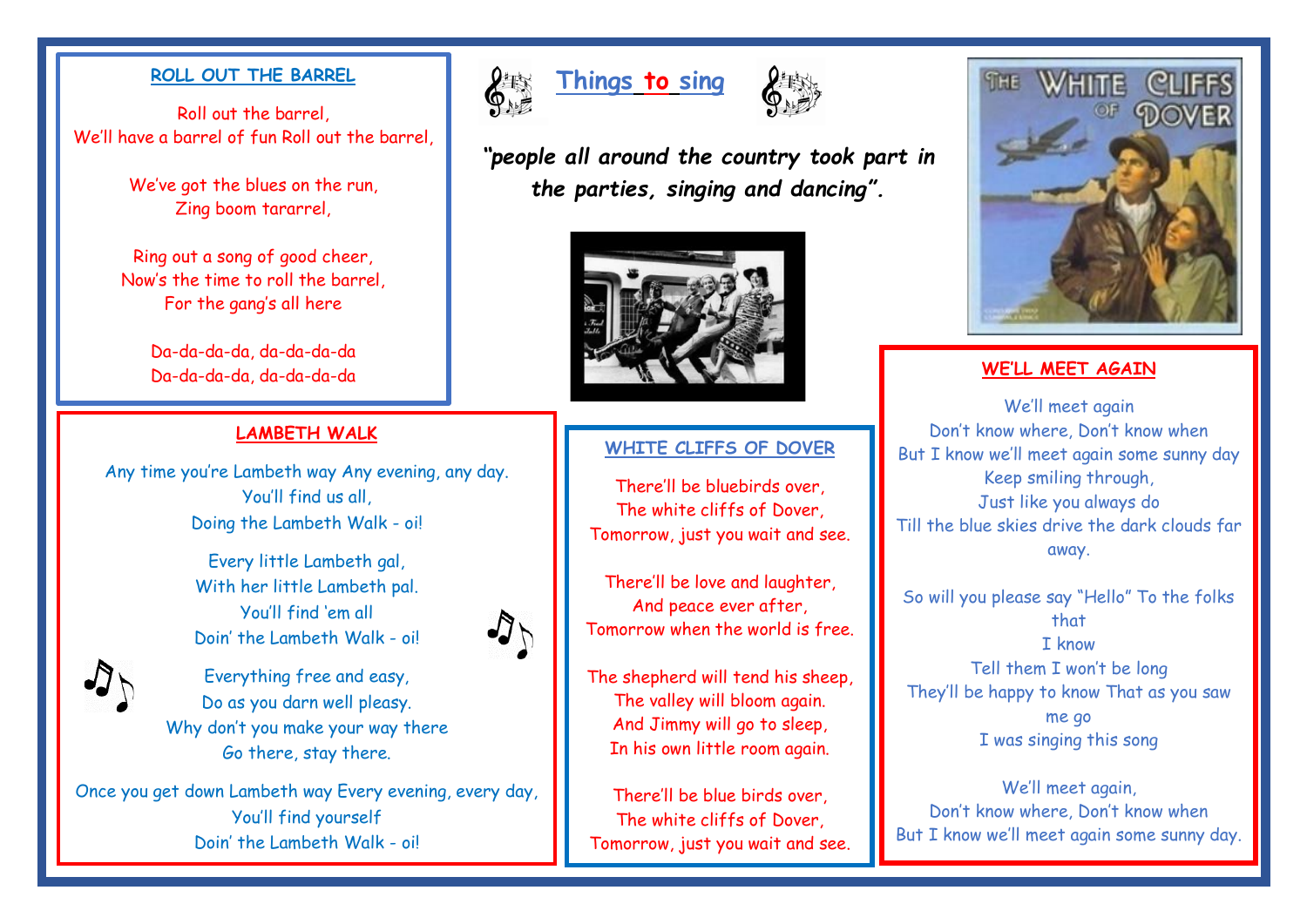## **Check it out!**

Listen to part of Winston Churchills speech he made on VE Day  $8<sup>th</sup>$  May 1945.

https://winstonchurchill.org/resources/speeches/1941- 1945-war-leader/

Check out the history of VE day on:

https://www.bbc.co.uk/teach/class-clips-video/history-ks2 ve-day/z7xtmfr

The Imperial War museum has some lovely historical videos you can watch and learn from.

https://www.iwm.org.uk/learning/resources

CBBC have got a great Newsround article you can look at as a family.

https://www.bbc.co.uk/newsround/48201749

## **Questions for you to investigate**

Why are we celebrating VE day?

What does VE stand for?

Who was the Prime minister during the 2<sup>nd</sup> World War?

How long did WW2 go on for?

Is there a local memorial in Bagshot?

Was there lots of food in the WW22

## **Things to do**



## **Research a local hero**

Investigate your local area to find if there are any war heroes. Maybe one of your relatives lived during the VE day celebrations and can tell you about it.



## **Paper plane challenge!**

Make a paper plane with your family members, decorate it like a war plane and see which one goes

the furthest.



## **Sports day**

Create your own sports day. Children could create a program for the day. You could include:

Egg and spoon race, obstacle course, dribbling a ball around cones, running race, fancy dress race, Wheelbarrow race, 3-legged race, blowing a feather race, throwing a ball or beanbag into a bucket.